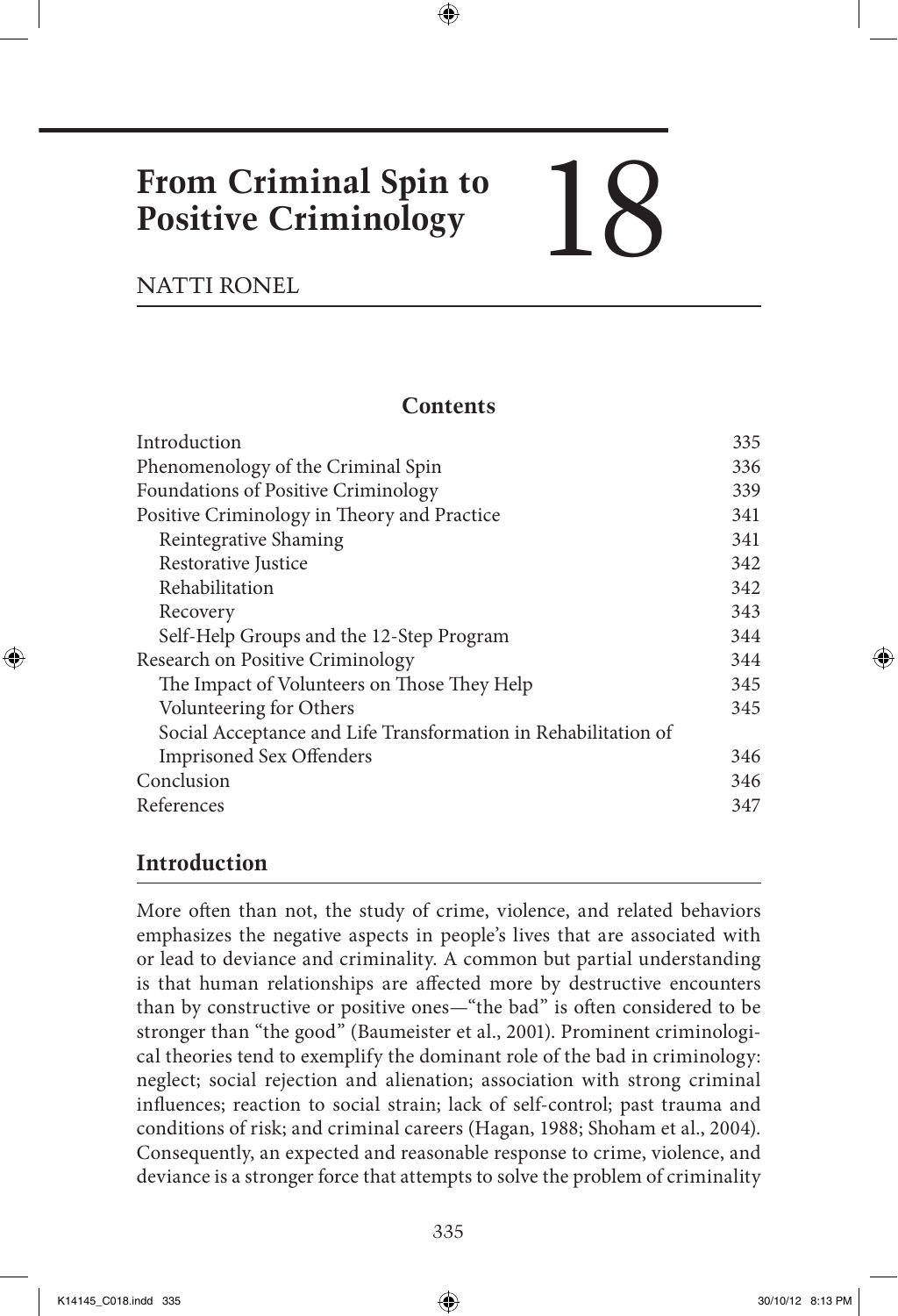$\bigoplus$ 

and its effects by removing offenders from society, by punishing them, and by retaliating—all largely negative experiences. But does this really solve the problem effectively—can it stop people from engaging in violent or criminal behaviors? Can it really bring relief to the pain and suffering of victims of crime? Can it improve the quality of life of societies? Unfortunately, the power of "the negative" in solving crime and its outcomes is partial and temporary. It is a solution aimed at a change of "the same order," following the known distinction of Watzlawick et al. (1974). Therefore, another step is necessary, generating a transformation of a different order. And that is where positive (different from positivistic) criminology plays a role in changing the picture. In the following, I will introduce this innovative perspective in criminology. But before that, I will briefly introduce a recent phenomenological theory of criminology that describes and interprets one aspect of criminal behavior, namely, the criminal spin (for a more detailed description of this theory see Ronel, 2009, 2011). The spin model describes the problem; positive criminology offers an approach to its solution.

# **Phenomenology of the Criminal Spin**

Various authors, representing different perspectives, have undertaken the task of explaining crime and deviance. Most have attempted to provide causal explanations for criminal and deviant behaviors. Since its inception, criminology has offered a wide selection of such explanations, which often lead to corresponding responses (e.g., Goode, 2002; Hagan, 1988; Shoham et al., 2004). Careful scrutiny of the causal explanations of crime reveals that although most of them make good sense and are founded on evidence, in many cases they also contradict each other (e.g., Blumstein et al., 1988; DeLisi & Vaughn, 2008; Maruna, 2004). The reason for this confusion is that causal explanations are usually dependent on time, space, and content, describing and explaining certain behaviors by certain people within a certain context (Klein, 1998; Muftić, 2009). Nevertheless, concentration on the phenomenology of criminality itself, as a human experience within human consciousness (Katz, 2002), may reveal a common essence of those behaviors considered to be criminal, regardless of their particular causes, context, and content. Consequently, I suggest that we can discern a common process in the phenomena of most criminal behaviors, notwithstanding their varying features. The phenomenology of different criminal behaviors in different settings reveals a typical flywheel-like process of a criminal spin, which gives these behaviors their unique character and leads to undesired yet unavoidable results.

A criminal spin is an event or a set of events that represent a process of escalation in criminal behavior, accompanied by a cycle of criminal thinking

⊕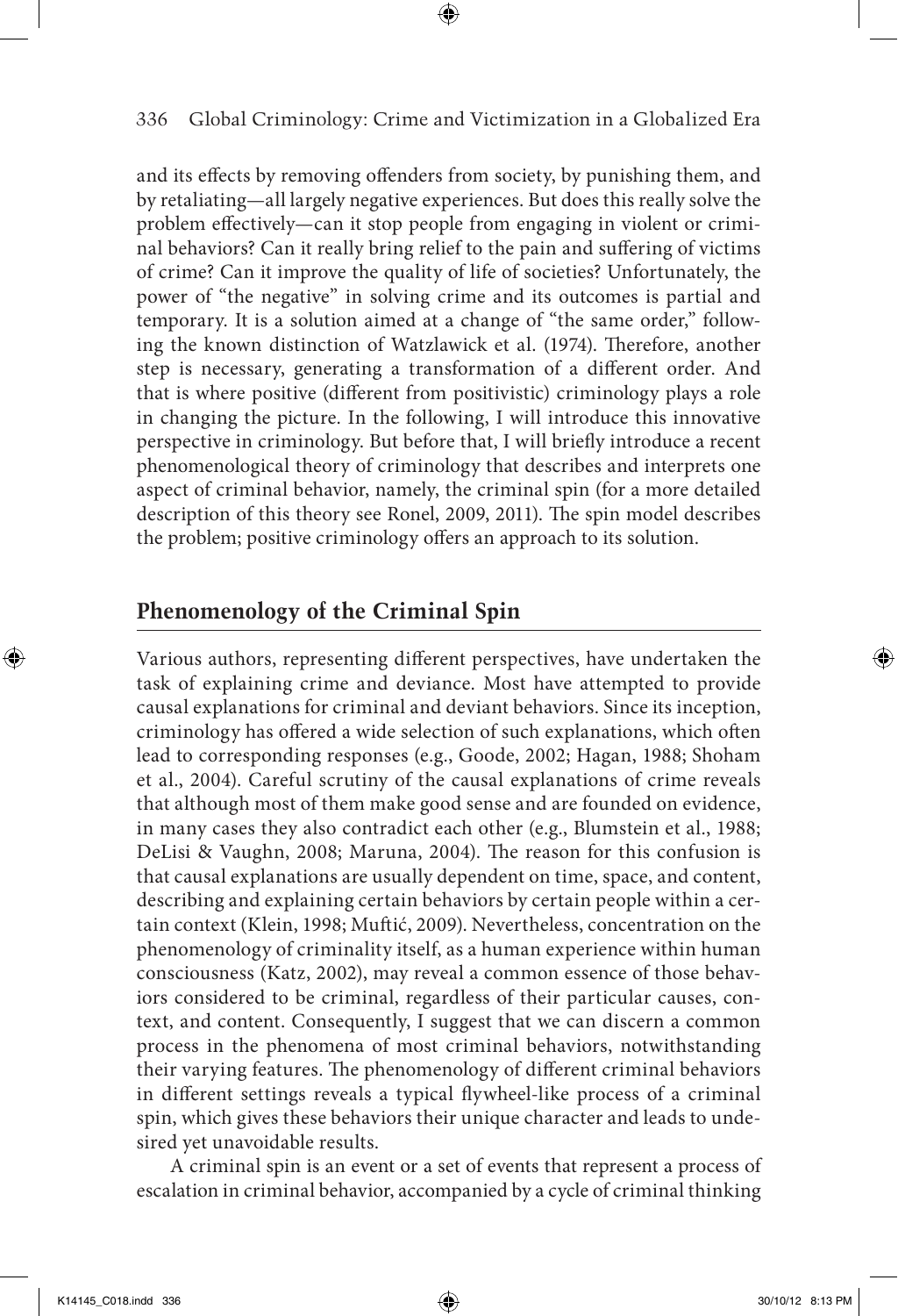or corresponding emotions. A criminal spin occurs when there is a sudden, rapid, or gradual acceleration of behavior that is considered criminal. The process arises as an almost inevitable chain of events, linked to one another in the generation of ever-intensifying criminal behavior. The overall process is one of a spinning flywheel; once set in motion, it preserves its own continuity. All components work coherently to increase the movement and create an integrated process that is stronger than the sum of the parts and factors that comprise it (Collins, 2001). Usually, if nothing interferes with the natural order of events, this process leads to a crisis that halts its movement, or reaches a peak and then subsides.

 $\textcircled{\scriptsize{+}}$ 

As a criminal spin progresses, there is a noticeable weakening of selfcontrol, although the person involved may deny this and may perceive himself or herself as "being in control." Sometimes, the individual consciously attempts to gain or regain control over the situation; however, this might even increase the spin, as happens during domestic battering (Ronel & Tim, 2003). For some individuals, the loss of control in such situations reflects a generally low level of self-control (Hay & Forrest, 2006; Hirschi & Gottfredson, 1994). However, contrary to the claim of the general theory of deviance, there are individuals that give up their sense of self-control only during a particular process, while demonstrating a strong desire for control and displaying such control in other aspects of their life and at different times (Piquero et al., 2010). As the spin theory is phenomenological, it does not look for the causes of the present lack of control, whether they are internal, external, both, or none. The focus is on the various phenomena related to the spin process itself.

Similar to any human phenomenon, a criminal spin involves behaviors, emotions, and cognition that interact together in the spin process. Any of these may ignite the spin process: behavior may stimulate cognition and emotions, emotion may lead to behavior and cognition, or cognition might precede a criminal behavior, with or without a corresponding emotion.

A criminal spin may be presented in acute or chronic phases. During AU: The sentence its acute phase, the individual exhibits a one-time only, or separate, unre- $\frac{\text{starting During}}{\text{its acute phase, ...}}$ lated events that denote a criminal spin. However, the spin might enter into is a little unclear. a chronic phase, where the individual is trapped in related or recurring  $_{\text{possible}}$ . episodes of an acute criminal spin, or a sequential development of criminal, deviant, or violent activity. Apparently, a chronic spin is manifested in the development of a criminal lifestyle or career (Farrington, 1995). In that sense, there is no difference between a career criminal and a criminal career (Blumstein et al., 1988; DeLisi, 2005; DeLisi & Vaughn, 2008), as they both represent the chronic criminal spin.

Parallel to the individual level, a criminal spin may be detected in groups as well: a group may exhibit behavior patterns that represent an acute or a chronic criminal spin. When this happens, the group operates as a whole that is larger than its parts, with the potential for generating further criminality

Please rewrite if

⊕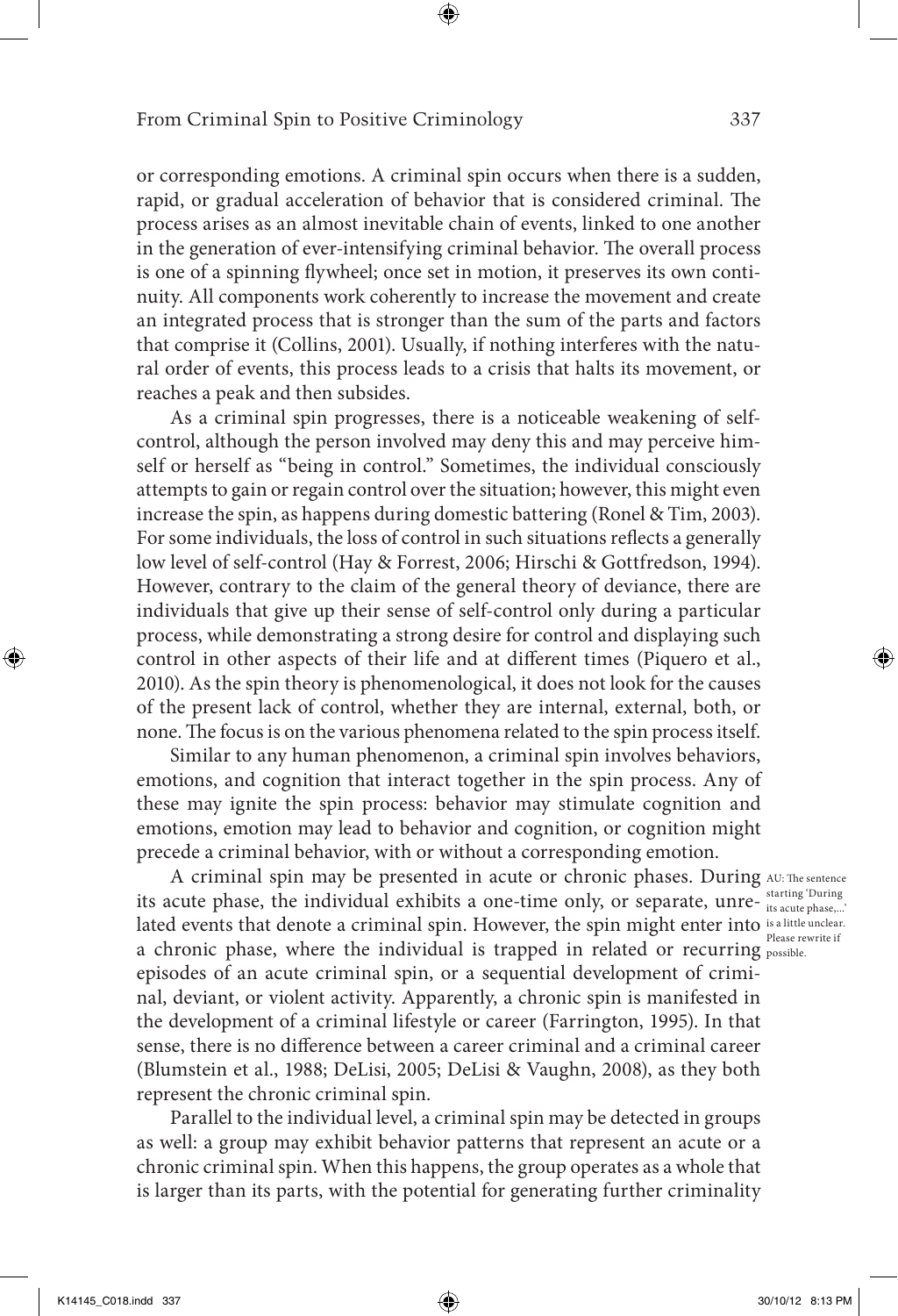$\textcircled{\scriptsize{+}}$ 

among its members (Akers & Jensen, 2006; Battin et al., 1998; Battin-Pearson et al., 1998; Porter & Alison, 2006; Winfree et al., 1994). Furthermore, one may detect a criminal or deviant spin in even larger entities, such as a neighborhood (Schuerman & Kobrin, 1986), certain geographical areas (Weisburd et al., 2010), across cultures and social classes (Fagan et al., 2007), or even at a national level, as for example in the case of Nazi Germany.

Certain characteristics are common to the phenomenology of all cases of individual or group criminal spins. These features may be weak and temporary in the acute phase, but stronger and persistent in the chronic phase. First, the spin involves an intensification of behaviors, thoughts, and feelings that are increasingly and narrowly directed to the spin route. Second, the process assumes a "life" of its own and preserves its continuity. This leads to the third feature, a gradual or sudden loss of self-control and less ability to behave out of free choice. Fourth, the individual is increasingly selfcentered and occupied by his or her own wishes, desires, fears, or distress, while the ability to consider others or to empathize with them diminishes (Ronel, 2000). In addition, the individual is concerned more with the immediate than the future consequences. A growing self-centeredness leads to a greater separation of that person—from others, from himself or herself, and from spirituality (this is further elaborated on in the following text). Fifth, two motives operate within the consciousness in spin: the first is an "I must" motive, which appears when the consciousness initially enters, or is in the course of the spin process, filled with the perception of an existential threat or a need. This creates a sense that any action that can remove this threat and regain one's safety should be taken. The self-centered consciousness typically becomes limited by the spin and directs itself toward surviving the threat. The second is an "I can" motive, that is, a perception of the individual's personal legitimacy and ability to perform the criminal act. This motive represents the cognitive and emotional states that, at least temporarily, accept, support, and allow the chain of behaviors based on a sense of personal capacity and legitimacy to continue to the desired end, while minimizing the possibility of other consequences.

Based on this description, it is possible to detect a criminal spin and even to predict its direction when it has just started, at the individual, group, community, or societal level. When confronted with a criminal process, experienced individuals may evaluate the level, nature, and degree of the spin process. Such an evaluation, at any level, may guide the appropriate intervention. The existence of a criminal spin indicates the intensity and level of the desirable intervention. Usually, an external intervention that is noticeable and stronger than the spin is required, since the spin is a self-perpetuating process. While law enforcement might provide such an external intervention, it usually targets only some of the characteristics of the criminal spin. For example, punishment and deterrent measures might at times reduce or

⊕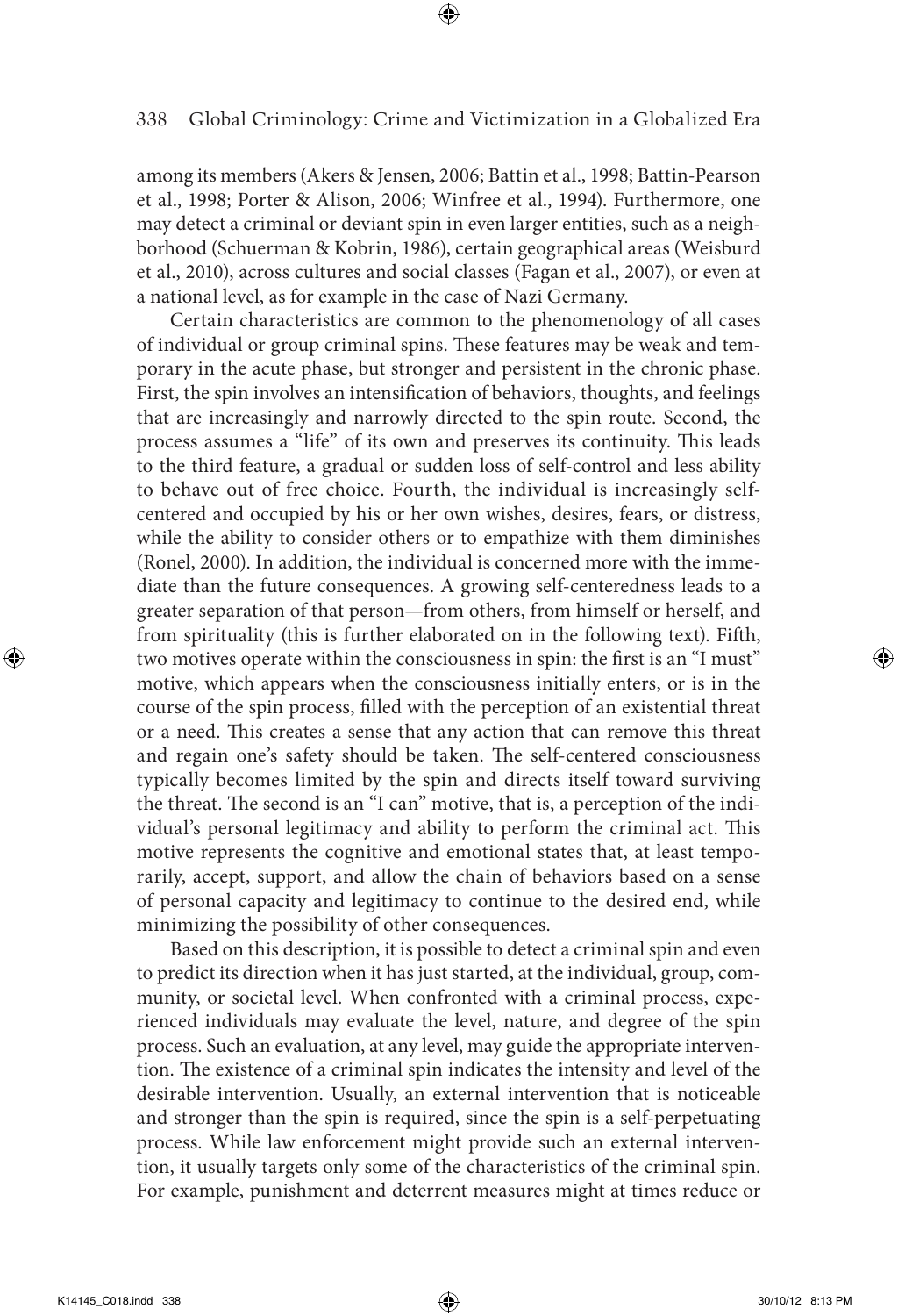even end the "I can" motive, sometimes providing the only way to break a chronic spin, but if the "I must" motive (and self-centeredness, as well) are not addressed, the individual may be drawn back into an active criminal spin. The high recidivism rate of chronic offenders verifies this claim. Therefore, it is also necessary to generate a complementary transformation that has the ability to reduce both the "I can" and "I must" motives, to restore self-control and reduce self-centeredness. Positive criminology is a perspective that encompasses various models aimed at these objectives.

⊕

#### **Foundations of Positive Criminology**

Positive criminology is a new concept that explicitly focuses on various experiences of the good that may assist individuals, groups, and communities in turning away from criminality and its consequent harm and suffering (Ronel & Elisha, 2011). It seeks the knowledge of goodness in a criminological context, following Gandhi's maxim cited above. Parallel but contrary AU: 'Gandhi's to the spin model, which indicates a progression of criminal activity with  $_{\rm above\it i}^{\rm maxim\it cited}$ a decrease in the ability of individuals and groups to desist from it, positive maxim is cited, criminology indicates the growing ability of individuals and communities where. to refrain from criminal, violent, or deviant behavior. Positive criminology is oriented to human strengths, resilience, and positive encounters that can assist individuals in abstaining from crime and deviant behaviors. It promotes social inclusion and unifying and integrating forces in individual, group, social, and spiritual dimensions.

An individual in a criminal spin usually exhibits an increased degree of self-centeredness, as noted. The development of self-centeredness entails a process of separation from others, who are increasingly perceived to be object-like (potentially threatening or rewarding), to the point of social, existential, and spiritual alienation. Being together with a peer group of like individuals—a gang or a criminal subculture, for instance—does not reduce the sense of existential separation from humanity at large, as it usually indicates the separation of that group from noncriminal society (Braithwaite, 2000). To reverse that process, an authentic unification, which is usually positively experienced, is needed. Therefore, the possibilities of inclusion, integration, and unity are central to positive criminology and, in fact, represent its positive direction. For that reason, the separation–unification vector is basic to understanding the progress of a criminal spin and recovery from it, where unification denotes the positive route. Accordingly, the term *positive criminology* takes on another meaning, that is, the criminology of integration, inclusion, and unification.

In the social dimension, the promotion of social inclusion represents the positive vector, sometimes as the first source of transformation. It marks an

↔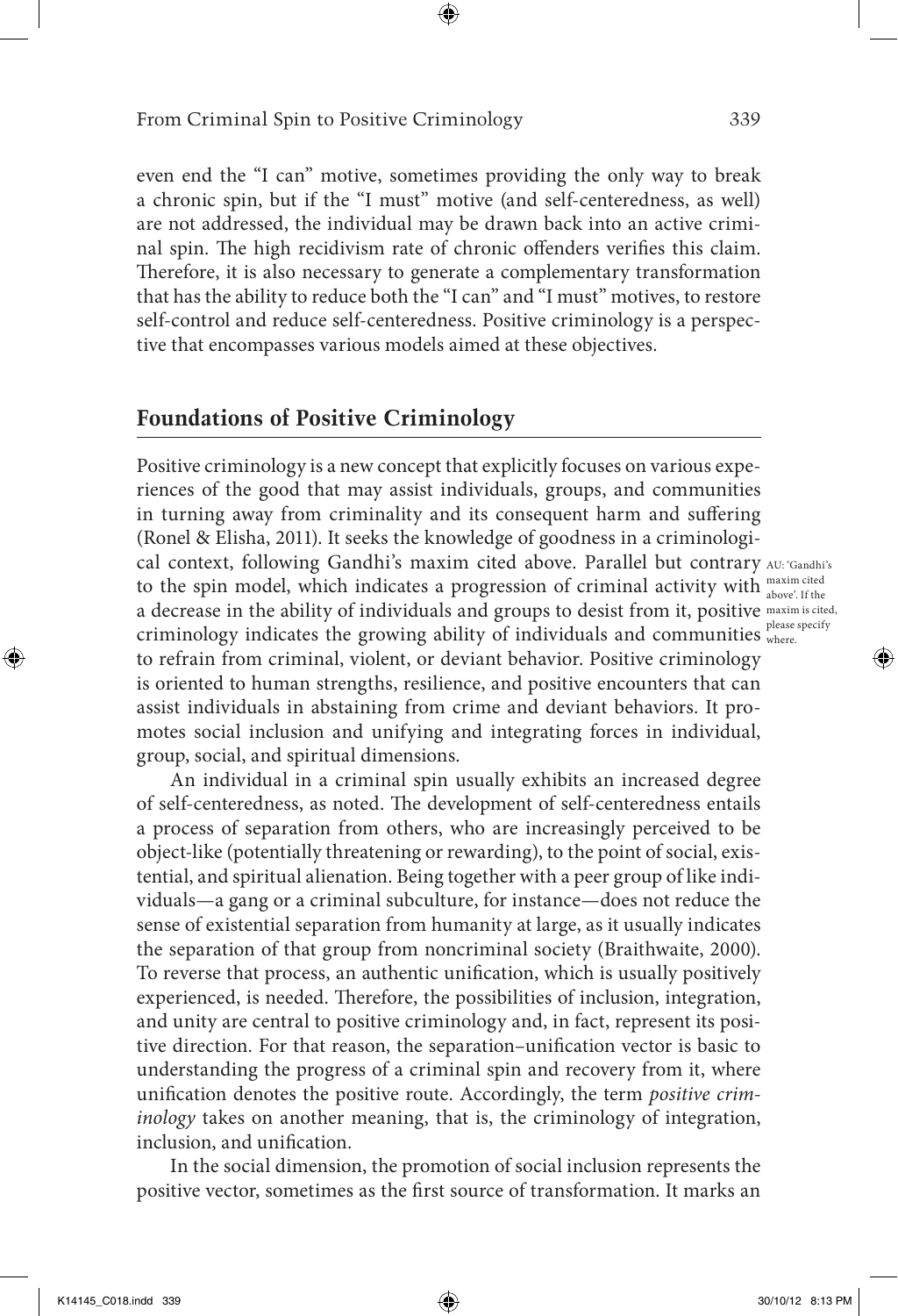$\textcircled{\scriptsize{+}}$ 

initial reduction in self-centeredness and alienation. Similarly, existential integration of the self within humanity, where others are perceived as less object-like (Shoham & Addad, 2004), and the construction of an integrative consciousness center of pro-social norms (Timor, 2001) constitute another dimension of positive unification, indicating reduced self-centeredness and an increasing ability to resist immediate gratification. Finally, the direction toward unification with a spiritual power greater than the self represents the positive vector in the spiritual dimension, constructing a meaning that also supports the reduction of self-centeredness and indicates increasing selfcontrol with the aid of the spirit (Ronel, 2000).

The perspective of positive criminology refers to uniting influences that share two common features: first, they are largely considered as good and are experienced by targeted individuals as positive, and second, they may assist these individuals in developing the ability to refrain from criminal or deviant behavior. The first feature is based on and shared with positive psychology (Gable & Haidt, 2005; Seligman & Csikszentmihalyi, 2000). An essential notion of positive psychology is that the study of positive experiences is complementary and should not be secondary to that of negative processes. Investigations of how positive emotions help build enduring personal resources (Fredrickson, 2001), for example, may be adapted to the study of the target population of criminology (Ronel, 2006).

Positive criminology takes this further by means of its second quality, that is, the determining of crime prevention and desistance as the desired outcomes of positive experiences. Accordingly, the positive experiences are meaningful because of their ability to enhance a transformation that can prevent or stop criminal spins at any phase and level. Positive criminology acknowledges the ability of offenders and ex-convicts to reform and rehabilitate under certain circumstances, and highlights the importance of positive conditions and human encounters in any effective rehabilitation process.

Positive criminology is a field distinct from positive psychology, notwithstanding the shared emphasis on the impact of "the positive." First, as said, it is specifically aimed at crime prevention and desistance, a specification not necessarily held by positive psychology. Second, although some of the resources and means to attain this goal are psychological in character, as various scholars of psychology indicate (e.g., Martin & Stermac, 2010), others represent other-than-psychological spheres and issues. These include, for example, law-enforcement issues, such as restorative justice (e.g., Shachaf-Friedman & Timor, 2008), and sociological processes, such as the sociology of acceptance (Bogdan & Taylor, 1987). Third, positive criminology spotlights individuals and groups that are engaged in, at risk for, or victims of deviant or criminal activities. This focus is naturally absent in positive psychology; it indicates a specific knowledge. For example, target individuals of positive criminology might be at any stage or phase of a criminal spin, at

⊕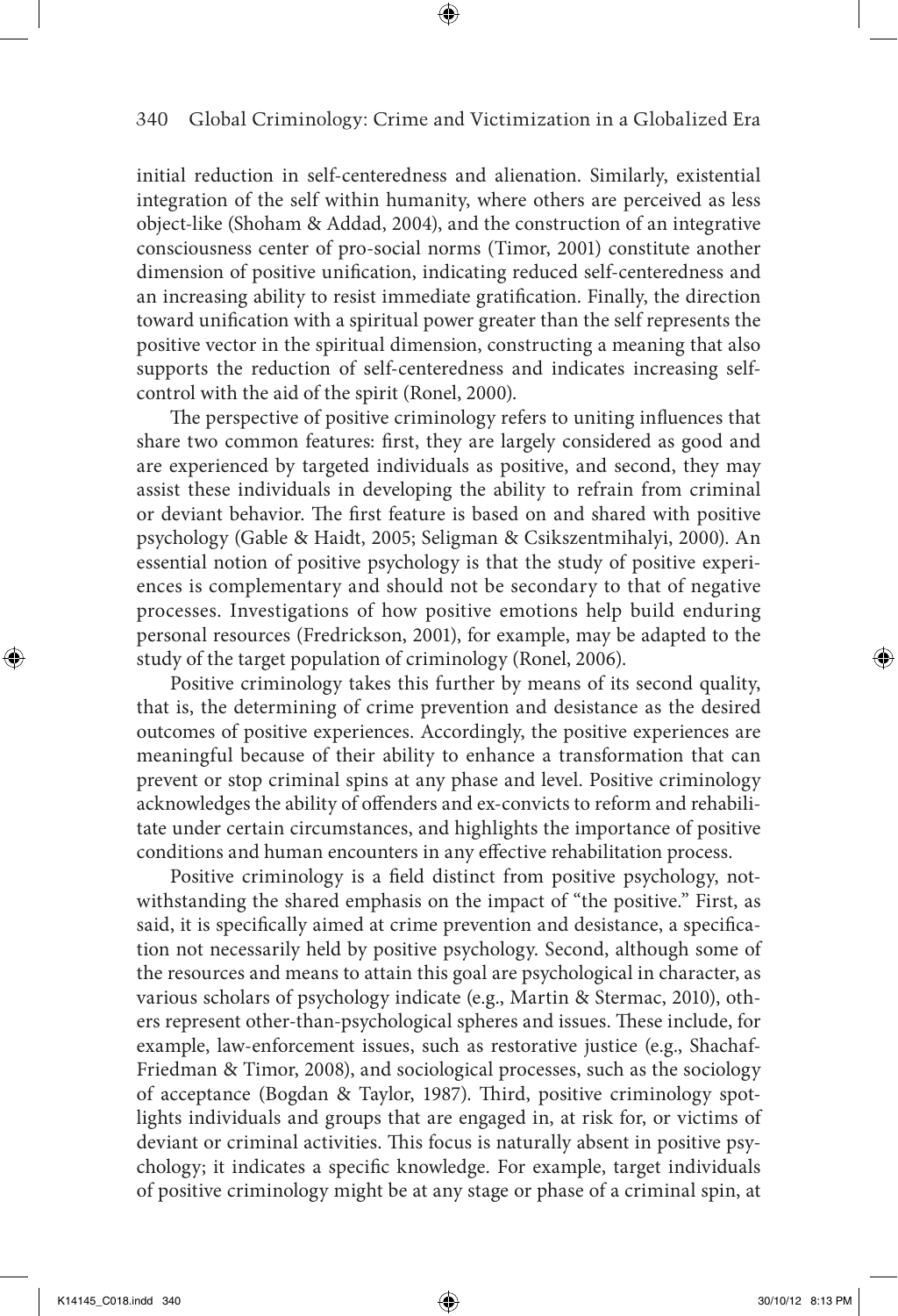times requiring a combined response of positive influences with those that can forcibly and immediately halt a spin if the positive ones are insufficient (Wilson & Kelling, 1982).

 $\bigoplus$ 

The target population of positive criminology often reports an experience of challenging and adverse backgrounds. These developmental factors include exposure to a wide range of negative experiences. Positive criminology represents a perspective that takes into account the complexity of the offending individuals in terms of their personal, environmental, and cultural characteristics, including their strengths and potential for personal, social, and spiritual growth. Consequently, risk factors are also perceived in terms of their potential for growth and development, rather than simply as indicators of vulnerability and destruction (Antonovsky, 1979; Ronel & Haimoff-Ayali, 2009). Studies that can be associated with a positive criminological perspective have revealed several personal strengths among different types of rehabilitated offenders, such as taking personal responsibility, finding new meaning in their lives, and maturation (e.g., Biernacki, 1986; Maruna, 2004; Ronel, 1998b), in addition to variables such as obtaining external assistance (e.g., family, treatment, voluntary support groups such as Alcoholics Anonymous [AA] and Narcotics Anonymous [NA], and religious organizations). These and other studies emphasize the importance of cultivating positive human strengths following risk and crisis events, in order to achieve higher levels of well-being and positive growth (Bogenschneider, 1996; Fraser, 1997; Ronel & Levy-Cahana, 2010).

# **Positive Criminology in Theory and Practice**

Positive criminology is founded on a perspective that is shared by different theories and approaches in criminology. I will briefly describe some of the most prominent of these. It should be noted that other theories and approaches may also be included under this term, if they encompass the same elements of unification, positive experience, and abstinence from criminality.

#### **Reintegrative Shaming**

Braithwaite's (1989) reintegrative shaming is a major theory in criminology that represents the positive perspective well. A central component of this theory is a distinction between a person's identity and behavior, which allows for self-correction and social rehabilitation (Braithwaite et al., 2006). Such a distinction can be found in religious traditions such as Judaism, Christianity, and Zen Buddhism (Brazier, 1995; Miller & Delaney, 2005); in modern spiritual approaches, such as the 12-step program (Ronel, 2000); and in humanistic and positive psychology. Reintegrative shaming is based

⊕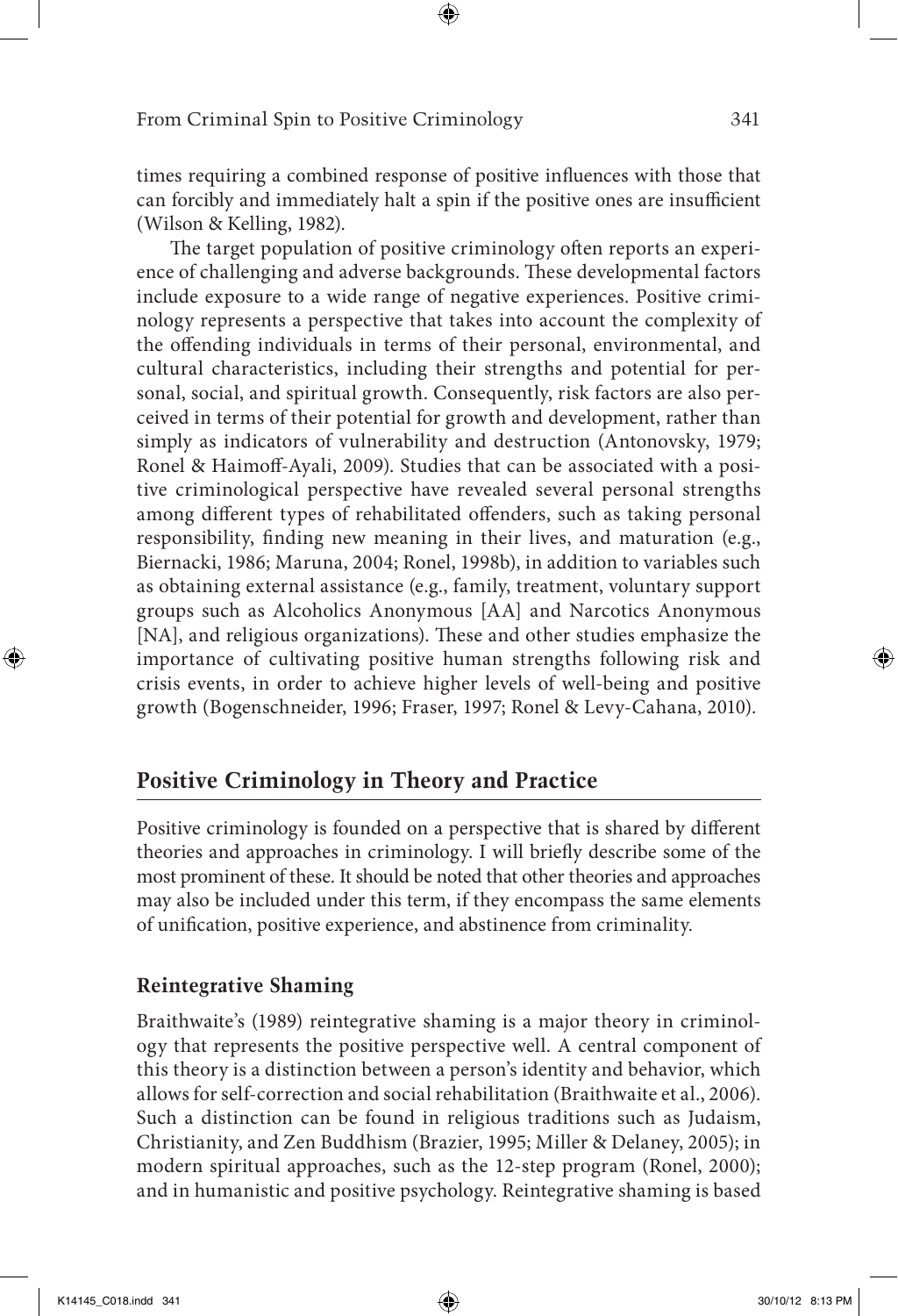⊕

on the idea that rehabilitative interventions may be most effective when they include condemnation of the wrong criminal behavior (shaming), along with the acceptance and reintegration of the individual by the community (Braithwaite, 2000). This perception is parallel to the one presented here, which stresses the importance of social inclusion in ending a criminal spin. Disintegrative shaming occurs when the offender is functionally excluded from society and negatively labeled by normative members of society. According to the labeling theory (Becker, 1963; Robbers, 2009), such social rejection can reinforce criminal behavior. The spin model would predict the same (Ronel, 2011), based on the progress toward growing separation and exclusion. Here, social rejection and exclusion mark the negative route, and reintegration indicates the positive one, as both reintegrative shaming and positive criminology claim.

#### **Restorative Justice**

Restorative justice represents a school of thinking and an intervention approach in criminal justice that is also consistent with the perspective of positive criminology. It holds that intervention should focus on the relationships harmed as a result of an offense and the people involved in the conflict (Braithwaite, 2000; Shachaf-Friedman & Timor, 2008; Timor, 2008; Zehr, 1995). In the language of positive criminology, the offending behavior is perceived as increasing the separation within society: separation between the wrongdoer, the victim, and the community. Therefore, restorative justice is aimed at reintegration within society of the perpetrator, the victim, and the community. The purpose of restorative justice is to right wrongs—to help heal and better the physical and nonphysical damage that arises from the offense committed. Righting the wrongs mainly takes the form of responding to the emotional, social, and material needs of the victim of the offense, paving the way for the reintegration of the perpetrators after they take responsibility for their actions. All the restorative justice programs that have been developed on this basis in recent years encourage reintegration with society and its members by methods such as mediation, conflict settlement, rehabilitation, and the inclusion of offenders and victims in the community. According to the positive criminology perspective, such practices have the potential to help individuals reintegrate themselves as well.

#### **Rehabilitation**

As emphasized earlier, positive criminology is associated with abstaining from crime. Crime desistance, correction, and rehabilitation are longstanding concepts in criminology, although their ability to fulfill their objectives has been seriously questioned (e.g., Anstiss, n.d.; Ward & Maruna,

⊕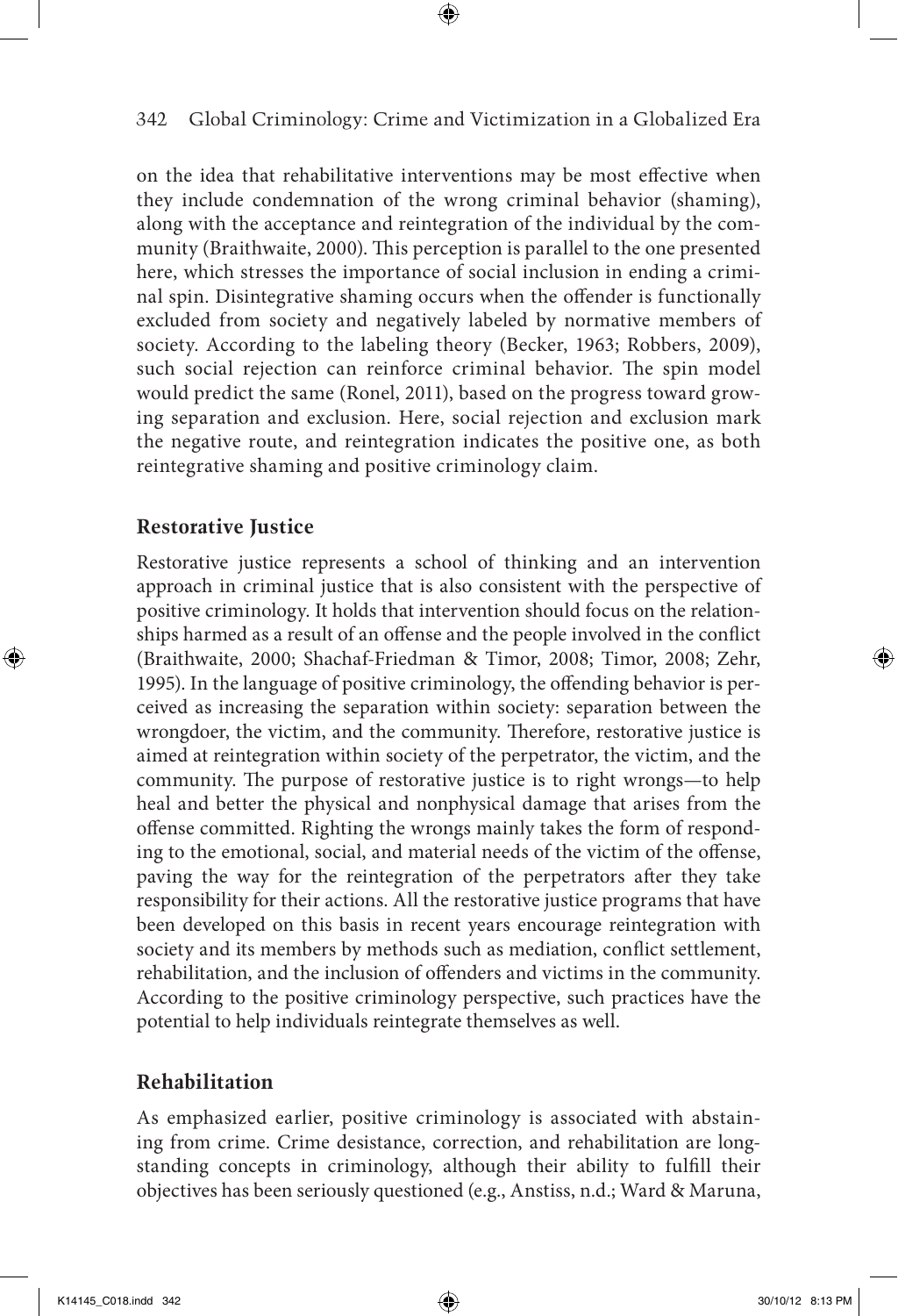2007). According to Robinson (2008), rehabilitation is currently enjoying renewed legitimacy following its evolution and transformation, and the inclusion of a moral dimension. Correspondingly, public opinion has indicated some optimism about the effectiveness of rehabilitation (Piquero et al., 2010). Moreover, current research in criminology has clearly proved the effectiveness of rehabilitative practices that take into account the actual needs of the offending individuals and especially their motivation for positive future outcomes (Maguire & Raynor, 2006; Ross & Hilborn, 2008; Ward et al., 2007). Although positive criminology and rehabilitation practices are concerned with crime desistance, positive criminology includes only those practices of rehabilitation that are experienced as positive by target individuals. They are usually aimed at achieving change by exploring the individuals' strengths rather than controlling their faults (Van Wormer & Davis, 2003; Ward & Maruna, 2007); they are future- (desistance-) oriented rather than past- (problem-) oriented; and they enable a transformation of the selfnarrative into a positive, or at least normative one (Maruna, 2004). To demonstrate, Ward and Maruna (2007) and Ward et al. (2007) presented two effective rehabilitation practices, the first aimed at reducing the risk of undesirable behavior, and the second based on the "good life model," which is more inclusive and is consistent with positive criminology.

 $\textcircled{\scriptsize{+}}$ 

#### **Recovery**

⊕

The discussion of recovery is closely related to that of rehabilitation. The literature on recovery in the field of addiction can be applied to any domain in criminology (Best et al., 2010; Heaps et al., 2009; White et al., 2006). From the perspective of positive criminology, the process of recovery from criminality entails not only abstinence from criminal conduct (which is an initial condition of the recovery process), but also promoting physical, mental, and social well-being by means of a spiritual evolution (White & Kurtz, 2005). Therefore, positive criminology suggests a shift from the "problem-andtreatment" paradigm to a recovery paradigm, where recovery is a process in which behavioral problems are gradually resolved by developing physical, emotional, spiritual, relational, and occupational health (Best et al., 2010; McNeill, 2006). A recovery system of care refers to a whole network of informal relationships and human services that integrate professionals with indigenous paraprofessionals to support the long-term recovery of individuals and families (White et al., 2006). Similar to other positive criminology approaches, recovery involves an achievable vision that includes the integration of individuals, families, and communities. Enduring support in the community is essential for the continuation of the recovery journey; it often includes mutual aid and other peer support of the type that self-help groups provide.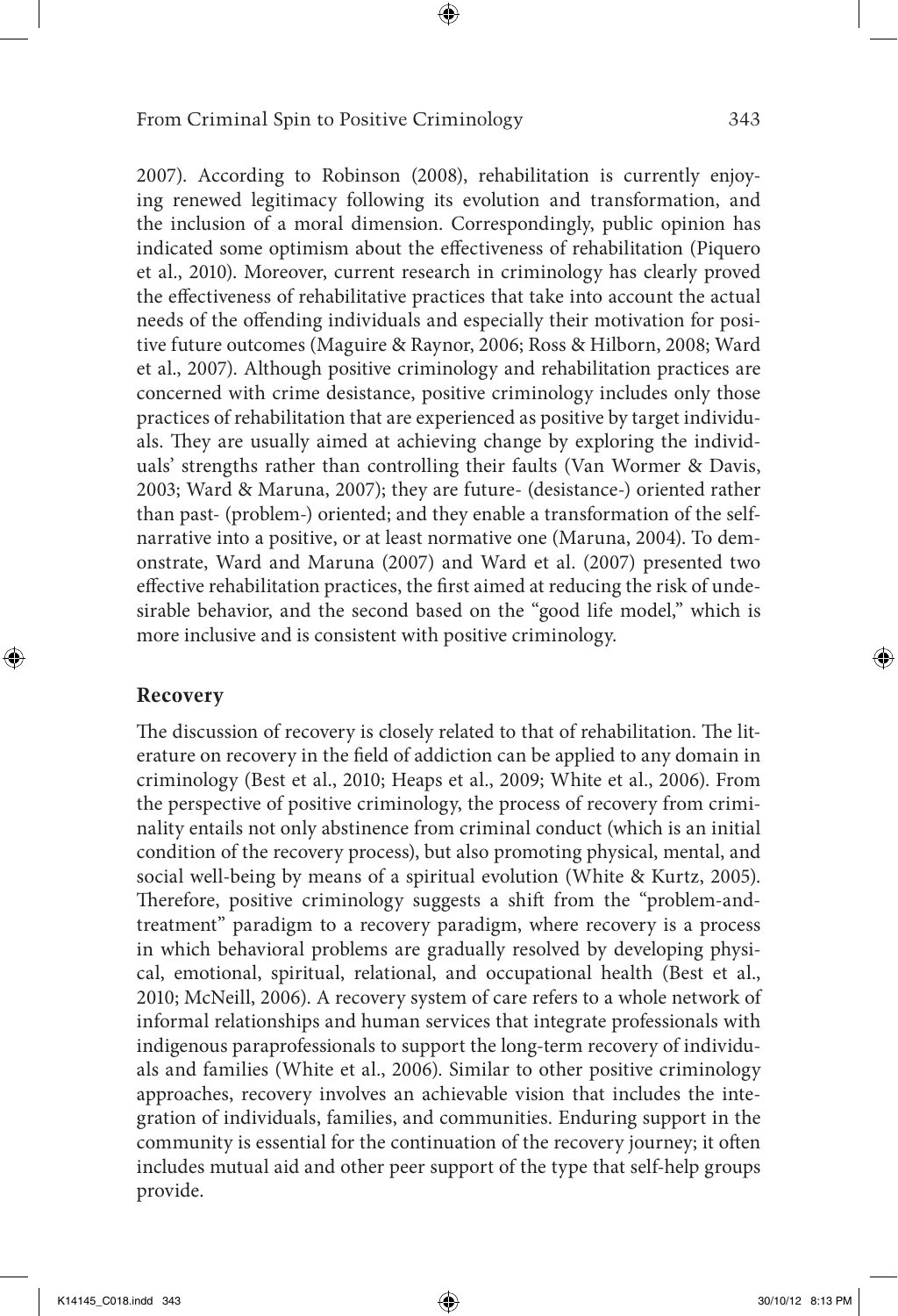$\textcircled{\scriptsize{+}}$ 

#### **Self-Help Groups and the 12-Step Program**

One of the most popular approaches in the Western world for self-change in the field of addiction is that of 12-step self-help groups. Self-help groups, in general, and particularly 12-step groups, which emphasize spiritual and moral change, represent another aspect of positive criminology. The groups serve as a place for learning and practicing new behavior and values, alongside spiritual development. Research conducted among addicts who participated in the 12-step program, AA, and NA self-help and mutual-help groups has identified several therapeutic elements that help addicted individuals in their recovery process (McCrady & Miller, 1993). These include, to name a few, enjoying the benefits of "helper therapy" (Riessman, 1965), spiritual awakening through faith in a higher power that helps them abstain from psychoactive substances (Ronel & Humphreys, 1999–2000), transformation of anger and resentment into forgiveness (Hart & Shapiro, 2002), being part of a "grace community" that represents the highest morality far above the morality of its members (Ronel, 1998a), and sponsoring another person in the recovery process (Crape et al., 2002). Research indicates that self-help organizations such as NA constitute a bridge to recovery, connecting the drug subculture to the general dominant culture (Ronel, 1998b).

The 12-step program originated in AA and was then adopted by other self-help organizations that target a variety of problems, such as drug addiction (NA), eating disorders (Overeaters Anonymous [OA]), and emotional disturbance (Emotions Anonymous [EA]) (Room, 1993). From its inception, the 12-step program caught the attention of professionals as a possible expert approach to therapy, first limited to addiction (White, 1998), and later extended into other fields, such as domestic violence (Ronel & Tim, 2003) and victim assistance (Brende, 1993; Ronel, 2008). It might therefore be perceived as a general professional treatment method and program for recovery, also known as grace therapy (Ronel, 2000). In a professional setting, the 12 steps may be adapted to the changing needs of the participants (Brende, 1995). The program emphasizes the spiritual nature of change and recovery as a continuous process and a unifying way of life, where the recovering individuals gain growing recognition of a higher power and practice integration within their communities—that of their peers and the wider community.

#### **Research on Positive Criminology**

Positive criminology is a new term. It was developed on the foundation of the results of several studies by my research group, and also served as the basis for other studies, a few of which will be described here.

⊕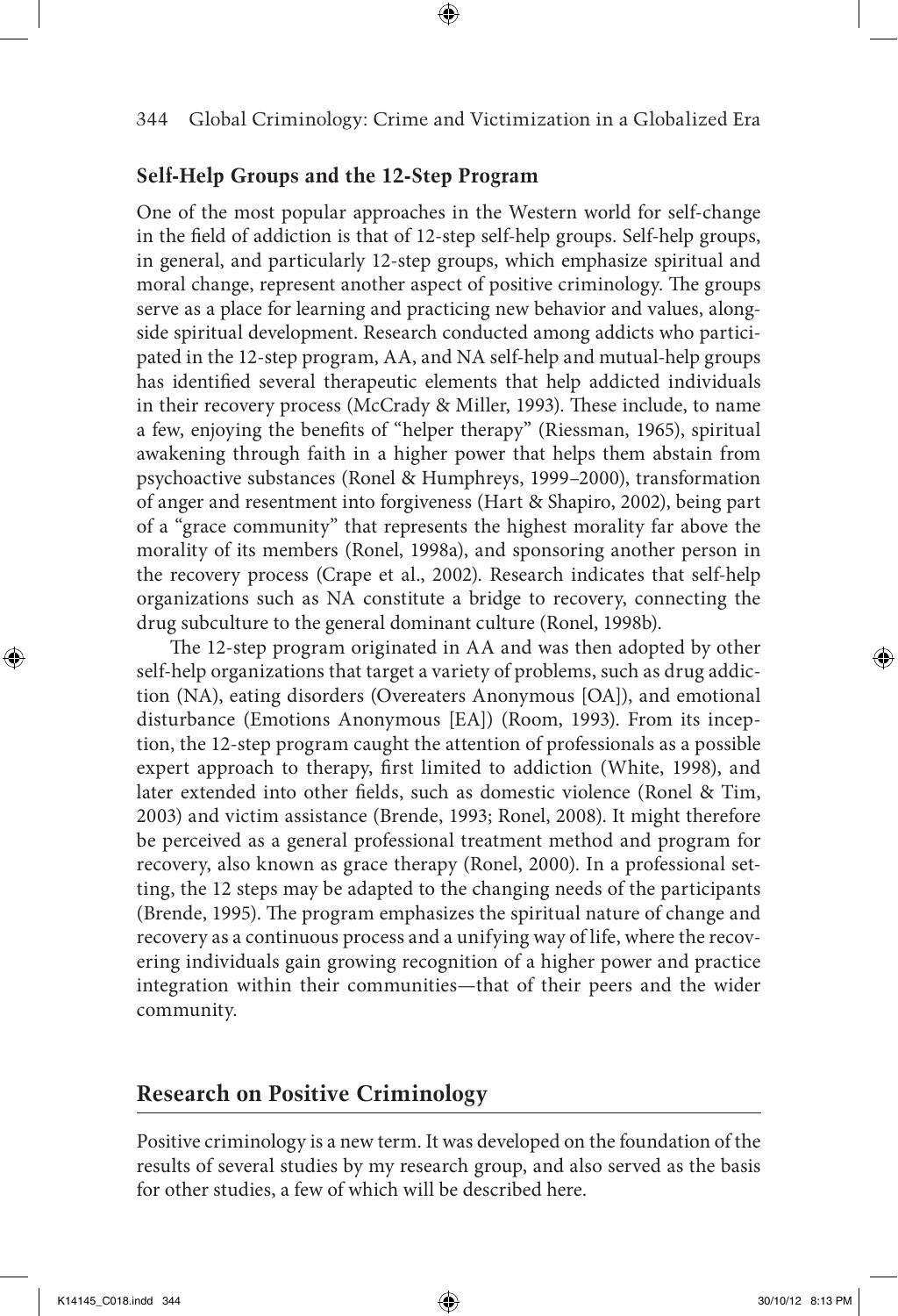#### **The Impact of Volunteers on Those They Help**

A series of studies examined the impact of a personal encounter with perceived goodness on individuals in problem situations. Human goodness was represented by volunteers who were perceived as truly altruistic by their target beneficiaries, hence the term *perceived altruism*. The studies focused on the encounter between lay volunteers and (a) at-risk street youth in a mobile outreach service (Ronel, 2006); (b) at-risk youth in drop-in centers for youth at risk in Israel (Ronel et al., 2009); (c) at-risk youth and graduates at a boarding village for adolescents who are removed from their homes (Lavie, 2008); and (d) prisoners recovering from addiction who participated in a Vipassana course in a rehabilitation prison (Frid, 2008). The results of all the studies were dramatically consistent and showed that (a) the beneficiaries knew that volunteers were servicing them and this was highly significant to them; (b) they perceived these volunteers as true altruists; (c) they were so satisfied that they preferred the volunteer services over those of the paid workers; and (d) they were positively affected by the encounter with voluntarism. Meeting the volunteers raised their awareness of giving without expecting a reward, which sharply contradicted their former view of the world as a battlefield. In some cases, the example set by the volunteers inspired the beneficiaries to consider volunteering themselves. Finally, they were sometimes able to generalize the altruistic image to the entire service and overcome their initial objections to a service run by the establishment. The volunteers provided a living example of the possibility of human goodness through personal encounters and demonstrated the existence of a responsive society with mutual, unconditional caring. The proposed explanation refers to the contrast between the example of the volunteers and the marked self-centeredness of individuals in problem situations, which shifted slightly as a result. These results suggest practical implications for innovative interventions with individuals in problem situations and illustrate the significance of the science of goodness and positive criminology practice.

 $\textcircled{\scriptsize{+}}$ 

#### **Volunteering for Others**

Positive criminology focuses on the impact of goodness on individuals in problem situations, both as beneficiaries and as givers. Several studies have demonstrated that allowing individuals in problem situations to volunteer for the benefit of others can promote rehabilitation and transformation (Burnett & Maruna, 2006; Ross & Hilborn, 2008). In our research group, Uzan (2009) focused on the experience of young offenders in Israel who participated in a community volunteer activity of helping people with needs. Uzan found that the youngsters perceived this activity as a highly significant experience that led them to a process of introspection and a decision

⊕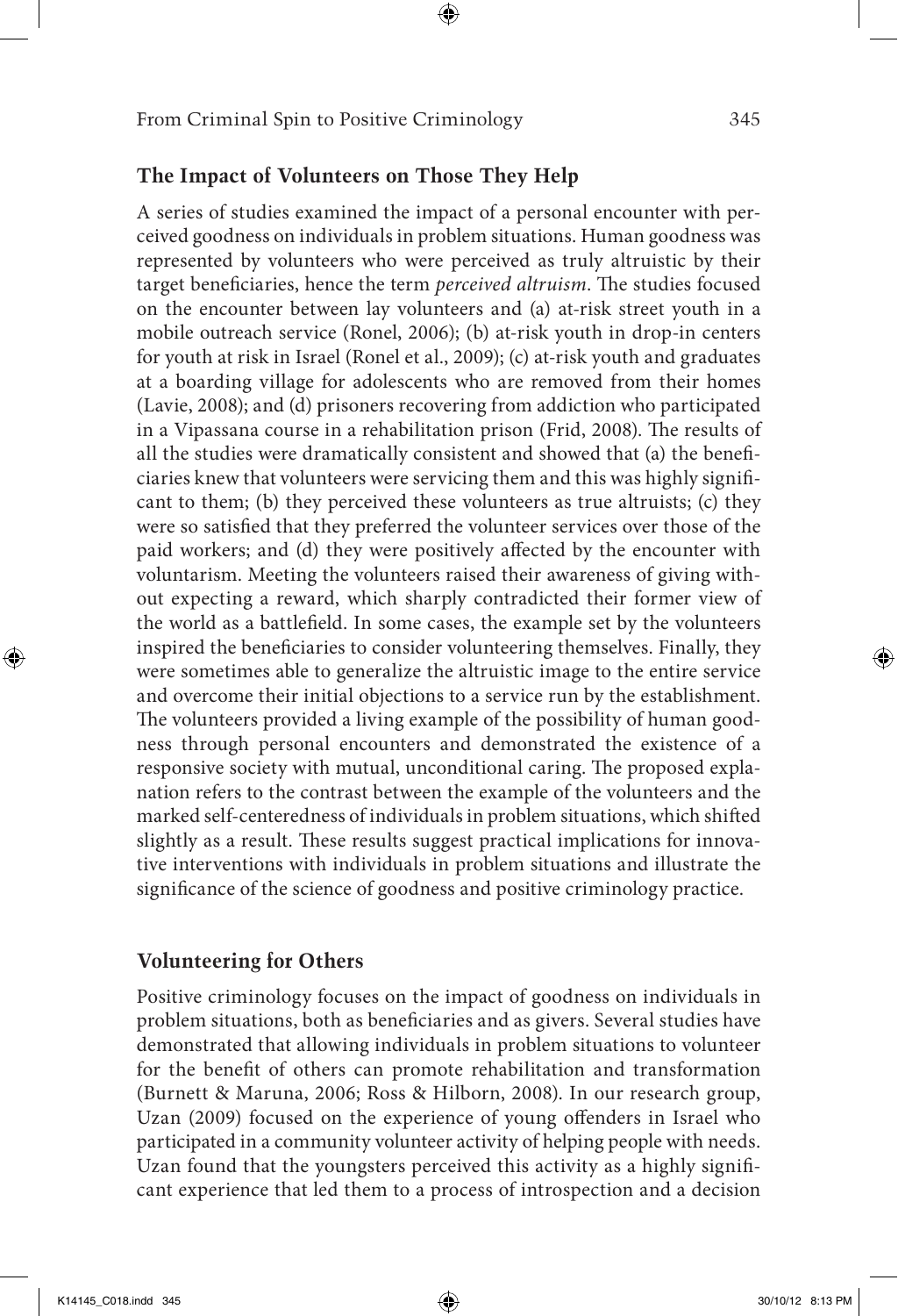$\textcircled{\scriptsize{+}}$ 

to change their way of life. The conclusion, which is consistent with other studies (see Ross & Hilborn, 2008, for a full description), was that participation in initial altruistic activities can develop and strengthen internal virtues (e.g., responsibility, caring for others, and goodness) that motivate individuals from the criminal subculture to adopt pro-social attitudes, norms, and behaviors.

## **Social Acceptance and Life Transformation in Rehabilitation of Imprisoned Sex Offenders**

Ward and colleagues (e.g., Ward, 2002; Ward & Gannon, 2006) have provided extensive research on the impact of a positive perspective represented by the "good life model" on the rehabilitation process of sex offenders. Our research team conducted the first study of imprisoned sex offenders based explicitly on the perspective of positive criminology (Elisha, 2010). The purpose of this qualitative study was to identify the internal and external factors that assist imprisoned sex offenders in their recovery and change process.

Most participants reported personal and social changes during their current imprisonment (the research period) that they deemed significant to their recovery. They attributed the changes to the support they received from various sources, both inside and outside the prison, particularly spouses, parents, therapists, and religious figures. The participants interpreted the support as social acceptance of them; however, this was not construed as unconditional acceptance, but as one that required them to take responsibility and make a significant change. It might also be referred to as love with boundaries, containing components similar to those included in the reintegrative shaming mechanism (Braithwaite, 1989, 2000). The research findings also suggest that positive changes can be achieved even under such harsh conditions as imprisonment, but only if these conditions are accompanied by those of positive criminology.

#### **Conclusion**

A person in a criminal spin is expected to continue in the spin until it reaches a peak with unpleasant results, or until it is met by an external force greater than that of the spin. Since a criminal spin, and especially a chronic one, usually results in increasing harm to others and to the perpetrator, there is a need for a social response that might end the spin and minimize its harm. This is a duty of society toward the victims of the criminal spin, toward itself as a whole, and even toward the spinning individuals, who usually have no control over the process. Unfortunately, the prevailing social response is "more of the same." Sometimes, this is necessary in order to bring about change. However,

⊕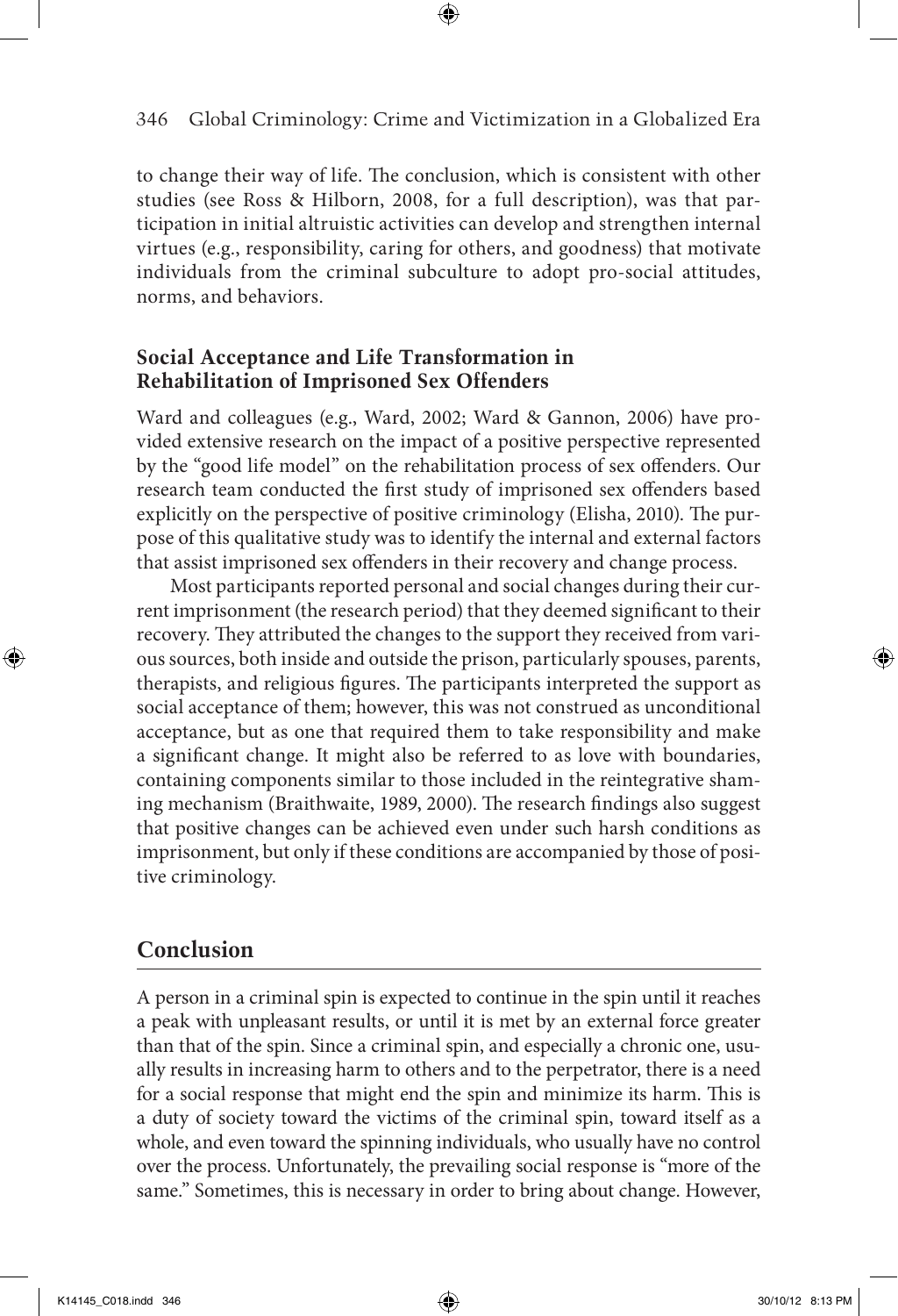the effectiveness of such a solution in ending a spin process is questionable, and something different is also needed. Positive criminology offers "more" that is not "of the same." It does not compete with traditional law enforcement, but attempts to complement it. In many if not most cases, this complementary process can produce better results than those claimed by conservative law enforcement. Furthermore, its results can have long-lasting effects; if correctly practiced, the positive has stronger recovery potential than the negative, and unification, inclusion, and integration are more durable than separation practices in promoting criminological health and welfare.

⊕

### **References**

Akers, R. L. & Jensen, G. F. (2006). The empirical status of social learning theory of crime and deviance: The past, present, and future. In F. Cullen, J. P. Wright, & K. R. Blevins (eds), *Taking Stock: The Status of Criminological Theory* (pp. 37–76). Piscataway, NJ: Transaction Publishers.

Anstiss, B. (n.d.). The effectiveness of correctional treatment. Retrieved October 6, 2009, from http://www.corrections.govt.nz/research/the-effectiveness-ofcorrectional-treatment.html. reference "Anstiss,

- Antonovsky, A. (1979). *Health, Stress and Coping*. San Francisco, CA: Jossey-Bass.
- Battin, S. R., Hill, K. G., Abbott, R. D., Catalano, R. F., & Hawkins, D. J. (1998). The contribution of gang membership to delinquency beyond delinquent friends. *Criminology*, *36*(1), 93–115.
- Battin-Pearson, S. R., Thornberry, T. P., Hawkins, D. J., & Krohn, M. D. (1998). Gang membership, delinquent peers, and delinquent behavior. *Juvenile Justice Bulletin*. U.S. Department of Justice: Office of Justice Programs.
- Baumeister, R. F., Bratslavsky, E., Finkenauer, C., & Vohs, K. D. (2001). Bad is stronger than good. *Review of General Psychology*, *5*(4), 323–370.
- Becker, H. (1963). *Outsiders: Studies in the Sociology of Deviance*. New York: The Free Press.
- Best, D., Rome, A., Hanning, K. A., White, W. L., Gossop, M., Taylor, A., & Perkins, A. (2010). Research for recovery: A review of the drugs evidence base*.* Edinburgh: Scottish Government Social Research.
- Biernacki, P. (1986). *Pathways from Heroin Addiction: Recovery without Treatment*. Philadelphia, PA: Temple University Press.
- Blumstein, A., Cohen, J., & Farrington, D. P. (1988). Criminal career research: Its value for criminology. *Criminology*, *26*(1), 1–35.
- Bogdan, R. & Taylor, S. (1987). Toward a sociology of acceptance: The other side of the study of deviance. *Social Policy*, *18*(2), 34–39.
- Bogenschneider, K. (1996). An ecological risk/protective theory for building prevention programs, policies, and community capacity to support youth. *Family Relations*, *45*(2), 127–138.
- Braithwaite, J. (1989). *Crime, Shame and Reintegration*. Cambridge, MA: Cambridge University Press.
- Braithwaite, J. (2000). Shame and criminal justice. *Canadian Journal of Criminology*, *42*(3), 281–298.

⊕

⊕

AU: Please provide year for

B. "(n.d.)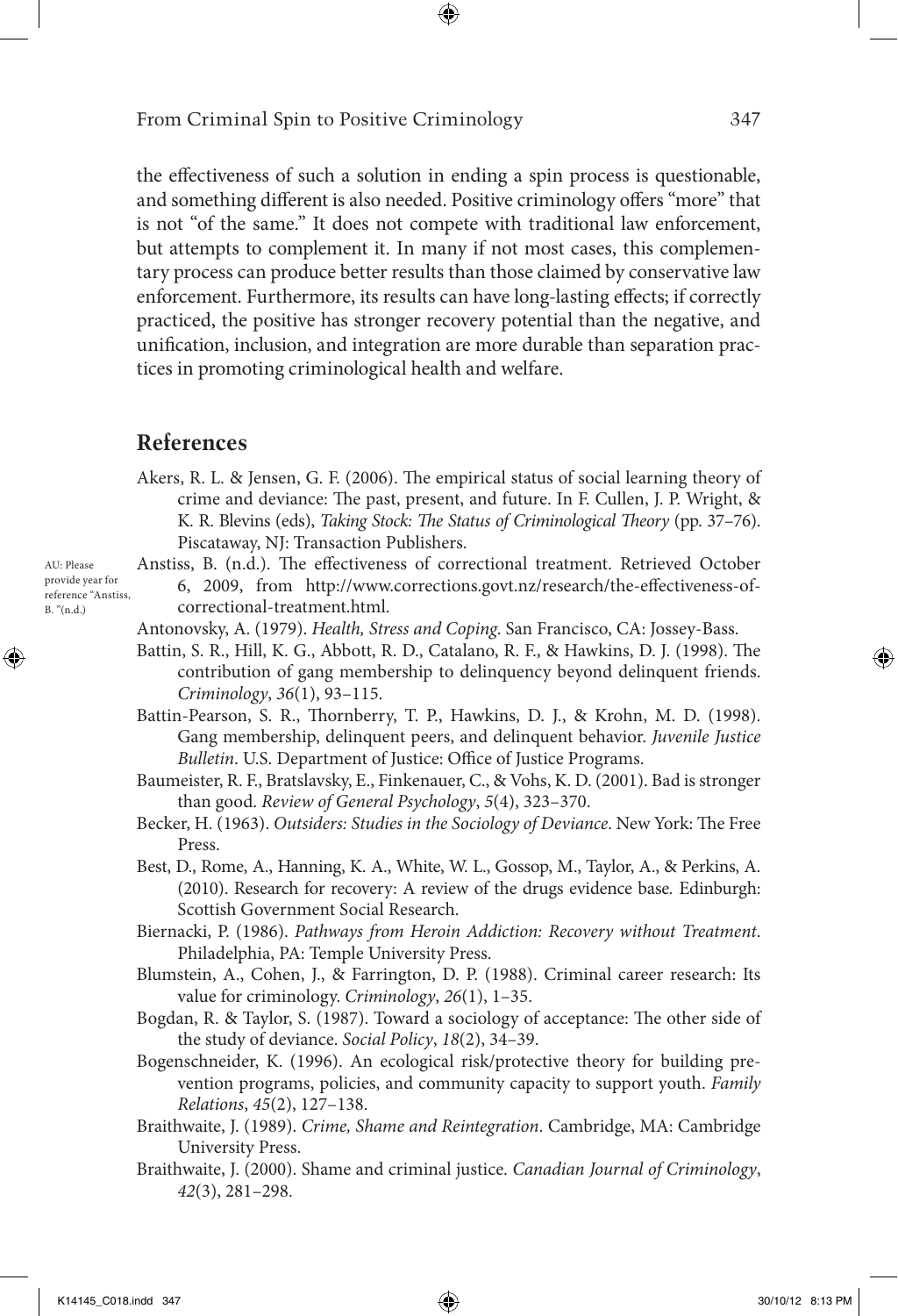⊕

Braithwaite, J., Ahmed, E., & Braithwaite, V. (2006). Shame, restorative justice and crime. In F. Cullen, J. Wright, & K. Belvins (eds), *Taking Stock: The Status of Criminological Theory* (pp. 397–417). Piscataway, NJ: Transaction Publishers.

Brazier, D. (1995). *Zen Therapy*. New York: Wiley.

- Brende, J. O. (1993). A 12-step recovery program for victims of traumatic events. In J. P. Wilson & B. Raphael (eds), *International Handbook of Traumatic Stress Syndromes* (pp. 867–877). New York: Plenum.
- Brende, J. O. (1995). Twelve themes and spiritual steps. In G. S. Everly Jr. & J. M. Lating (Eds), *Psychotraumatology* (pp. 211–229). New York: Plenum.
- Burnett, R. & Maruna, S. (2006). The kindness of prisoners: Strengths-based resettlement in theory and in action. *Criminology & Criminal Justice*, *6*(1), 83–106.
- Collins, J. (2001). *Good to Great*. New York: HarperCollins.
- Crape, B. L., Latkin, C. A., Laris, A. S., & Knowlton, A. R. (2002). The effects of sponsorship in 12-step treatment of injection drug users. *Drug and Alcohol Dependence*, *65*(3), 291–301.
- DeLisi, M. (2005). *Career Criminals in Society*. Thousand Oaks, CA: Sage.
- DeLisi, M. & Vaughn, M. G. (2008). The Gottfredson-Hirschi critiques revisited: Reconciling self-control theory, criminal careers, and career criminals. *International Journal of Offender Therapy and Comparative Criminology*, *52*(5), 520–537.
- Elisha, E. (2010). Positive characteristics among prisoners who are sexual offenders and their impact on the perception of incarceration as an opportunity for change and correction of life. Unpublished doctoral dissertation, Bar-Ilan University (in Hebrew, English abstract).
- Fagan, J., Wilkinson, D. L., & Davies, G. (2007). Social contagion of violence. In D. Flannery, A. Vazsonyi, & I. Waldman (eds), *The Cambridge Handbook of Violent Behavior and Aggression* (pp. 688–723). Cambridge: Cambridge University Press.
- Farrington, D. P. (1995). The development of offending and antisocial behavior from childhood: Key findings from the Cambridge study in delinquent development. *Journal of Child Psychology and Psychiatry*, *36*, 929–964.

Fraser, M. W. (ed.) (1997). *Risk and Resilience in Childhood*. Washington, DC: NASW.

- Fredrickson, B. L. (2001). The role of positive emotions in positive psychology: The broaden-and-build theory of positive emotions. *American Psychologist*, *56*(3), 218–226.
- Frid, N. (2008). Vipassana workshops in jail. Unpublished master's thesis, Bar-Ilan University (in Hebrew).
- Gable, S. L. & Haidt, J. (2005). What (and why) is positive psychology? *Review of General Psychology*, *9*(2), 103–110.
- Goode, E. (2002). *Deviant Behavior*. Tel Aviv: Open University of Israel (Hebrew edition).
- Hagan, J. (1988). *Modern Criminology*. Singapore: McGraw-Hill.
- Hart, K. E. & Shapiro, D. A. (2002). Secular and spiritual forgiveness interventions for recovering alcoholics harboring grudges. Paper presented at the Convention of the American Psychological Association, Chicago, IL.
- Hay, C. & Forrest, W. (2006). The development of self-control: Examining self-control theory's stability thesis. *Criminology*, *44*(4), 739–774.

⊕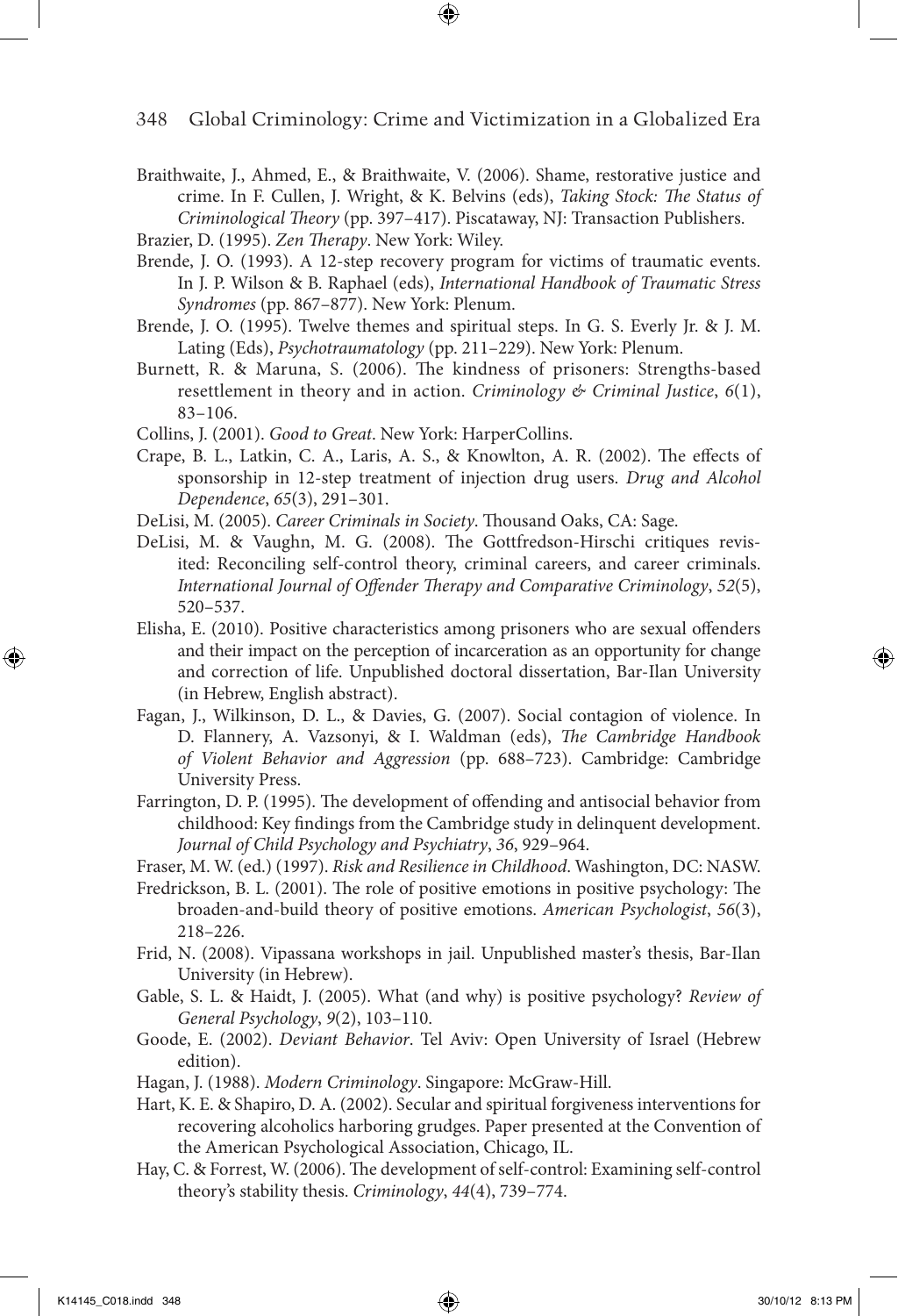Heaps, M. M., Lurigio, A. J., Rodriguez, P., Lyons, T., & Brookes, L. (2009). Recoveryoriented care for drug-abusing offenders. *Addiction Science & Clinical Practice*, *5*(1), 31–36.

⊕

- Hirschi, T. & Gottfredson, M. A. (1994). The generality of deviance. In T. Hirschi & M. A. Gottfredson (eds), *The Generality of Deviance* (pp. 1–22). New Brunswick, NJ: Transaction Publishers.
- Katz, J. (2002). Start here: Social ontology and research strategy. *Theoretical Criminology*, *6*(3), 255–278.
- Klein, M. W. (1998). Street gangs. In M. Tonry (ed.), *Crime and Punishment* (pp. 111–132). Oxford: Oxford University Press.
- Lavie, M*.* (2008). The influence of volunteering on the beneficiaries. Unpublished master's thesis, Bar-Ilan University (in Hebrew).
- Maguire, M. & Raynor, P. (2006). How the resettlement of prisoners promotes desistance from crime: Or does it? *Criminology & Criminal Justice*, *6*(1), 19–38.
- Martin, K. & Stermac, L. (2010). Measuring hope: Is hope related to criminal behaviour in offenders? *International Journal of Offender Therapy and Comparative Criminology*, *54*(5), 693–705.
- Maruna, S. (2004). Desistance from crime and explanatory style: A new direction in the psychology of reform. *Journal of Contemporary Criminal Justice*, *20*(2), 184–200.
- McCrady, B. S. & Miller, W. R. (eds) (1993). *Research on Alcoholics Anonymous*. New Brunswick, NJ: Rutgers Center for Alcohol Studies.
- McNeill, F. (2006). A desistance paradigm for offender management. *Criminology & Criminal Justice*, *6*(1), 39–62.
- Miller, W. R. & Delaney, H. D. (2005). Psychology as the science of human nature: Reflections and research directions. In W. R. Miller & H. D. Delaney (eds), *Judeo-Christian Perspectives on Psychology* (pp. 291–308). Washington, DC: APA.
- Muftić, L. R. (2009). Macro-micro theoretical integration: An unexplored theoretical frontier. *Journal of Theoretical and Philosophical Criminology*, *1*(2), 33–71.
- Piquero, N. L., Schoepfer, A., & Langton, L. (2010). Completely out of control or the desire to be in complete control? How low self-control and the desire for control relate to corporate offending. *Crime & Delinquency*, *56*(4), 627–647.
- Piquero, A. R., Cullen, F. T., Unnever, J. D., Piquero, N. L., & Gordon, J. A. (2010). Never too late: Public optimism about juvenile rehabilitation. *Punishment & Society*, *12*, 187–207.
- Porter, L. E. & Alison, L. J. (2006). Examining group rape: A descriptive analysis of offender and victim behaviour. *European Journal of Criminology*, *3*(3), 357–381.
- Riessman, F. (1965). The "helper therapy" principle. *Social Work*, *10*, 27–32.
- Robbers, M. L. P. (2009). Lifers on the outside: Sex offenders and disintegrative shaming. *International Journal of Offender Therapy and Comparative Criminology*, *53*(1), 5–28.
- Robinson, G. (2008). Late-modern rehabilitation: The evolution of a penal strategy. *Punishment & Society*, *10*(4), 429–445.
- Ronel, N. (1998a). Self-help groups as a spontaneous Grace Community. *Social Development Issues*, *20*(3), 53–72.
- Ronel, N. (1998b). Narcotics Anonymous: Understanding a bridge of recovery. *Journal of Offender Rehabilitation*, *27*(1/2), 179–197.

⊕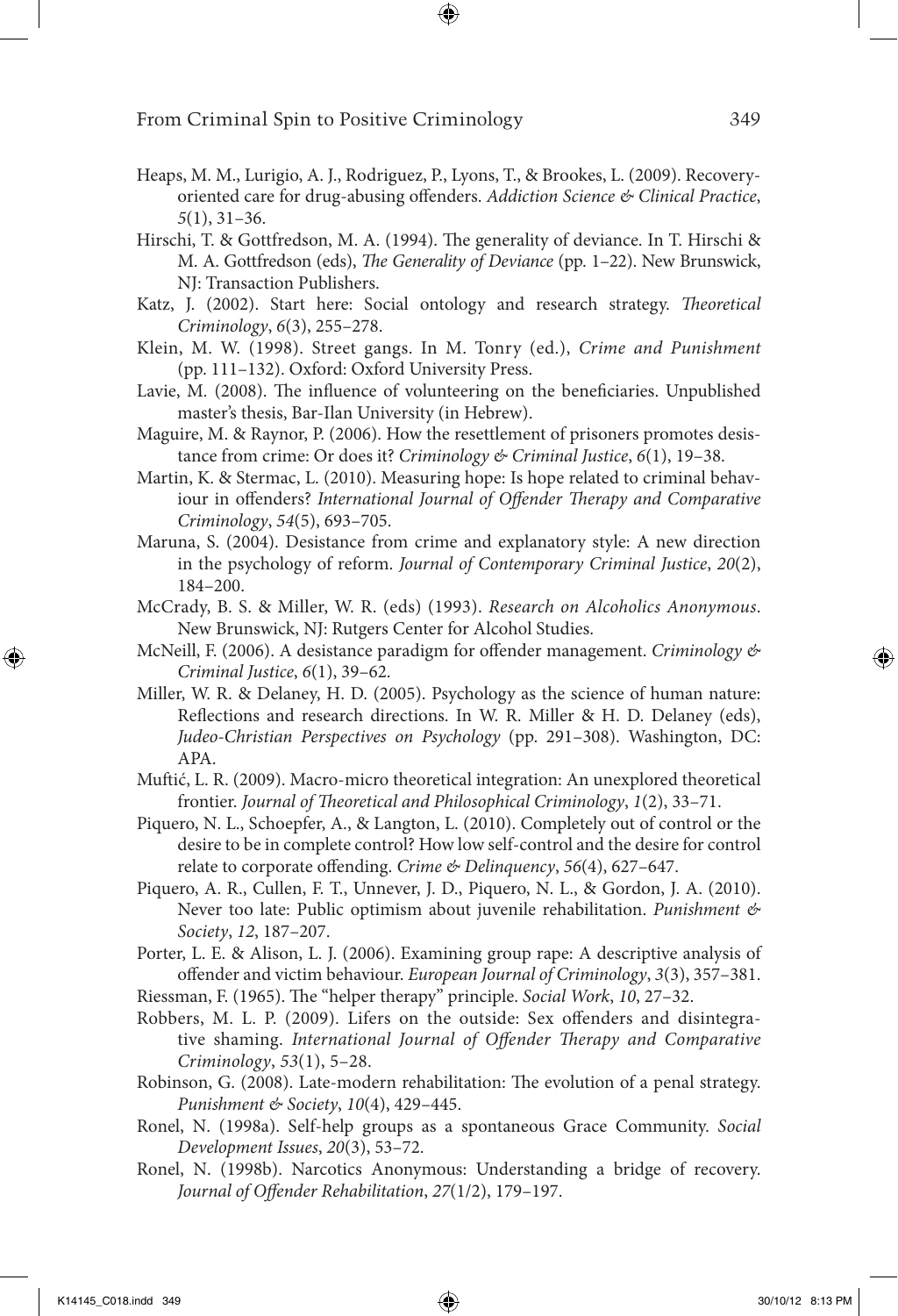- Ronel, N. (2000). From self-help to professional care: An enhanced application of the 12-step program. *Journal of Applied Behavioral Science*, *36*(1), 108–122.
- Ronel, N. (2006). When good overcomes bad: The impact of volunteers on those they help. *Human Relations*, *59*(8), 1133–1153.
- Ronel, N. (2008). Grace therapy for recovering victims: A restorative 12-step based therapy. In M. S. Sundaram, K. Jaishankar, & S. Ramdoss (eds), *Crime Victims and Justice: An Introduction to Restorative Principles* (pp. 399–408). New Delhi: Serial Publications.
- Ronel, N. (2009). The criminal spin. In K. Jaishankar (ed.), *International Perspectives on Crime and Justice* (pp. 126–145). Newcastle upon Tyne: Cambridge Scholars Publishing.
- Ronel, N. (2011). Criminal behavior, criminal mind: Being caught in a criminal spin. *International Journal of Offender Therapy and Comparative Criminology*, *55*(8), 1208–1233.
- Ronel, N. & Elisha, E. (2011). A different perspective: Introducing positive criminology. *International Journal of Offender Therapy and Comparative Criminology*, *55*(2), 305–325.
- Ronel, N. & Haimoff-Ayali, R. (2009). Risk and resilience: The family experience of adolescents with an addicted parent. *International Journal of Offender Therapy and Comparative Criminology*, *54*(3), 448–472.
- Ronel, N. & Humphreys, K. (1999–2000). World-views transformations of Narcotics Anonymous members in Israel. *International Journal of Self-Help and Self-Care*, *1*(1), 101–127.
- Ronel, N. & Levy-Cahana, M. (2010). Growing-up with a substance-dependent parent: Development of subjective risk and protective factors. *Substance Use & Misuse*, *46*(5), 608–619. doi:10.3109/10826084.2010.527417.
- Ronel, N. & Tim, R. (2003). Grace therapy: Meeting the challenge of group therapy for male batterers. *Clinical Social Work Journal*, *31*(1), 63–80.
- Ronel, N., Haski-Leventhal, D., Ben-David, B. M., & York, A. S. (2009). Perceived altruism: A neglected factor in initial intervention. *International Journal of Offender Therapy and Comparative Criminology*, *53*(2), 191–210.
- Room, R. (1993). Alcoholics Anonymous as a social movement. In B. S. McCrady & W. R. Miller (eds), *Research on Alcoholics Anonymous* (pp. 167–188). New Brunswick, NJ: Rutgers Center for Alcohol Studies.
- Ross, R. R. & Hilborn, J. (2008). *Rehabilitating Rehabilitation: Neurocriminology for the Treatment of Antisocial Behavior*. Ottawa, Canada: Cognitive Centre of Canada.
- Schuerman, L. & Kobrin, S. (1986). Community careers in crime. *Crime and Justice*, *8* (Communities and Crime), 67–100.
- Seligman, M. E. P. & Csikszentmihalyi, M. (2000). Positive psychology: An introduction. *American Psychologist*, *55*(1), 5–14.
- Settel, T. S. (1995). *The Book of Gandhi Wisdom*. New York: Carol Publishing.

Shachaf-Friedman, E. & Timor, U. (2008). Family-group conferencing in Israel: The voices of victims following restorative justice proceedings. In N. Ronel, K. Jaishankar, & M. Bensimon (eds), *Trends and Issues in Victimology* (pp. 57–87). Newcastle upon Tyne: Cambridge Scholars Publishing.

Shoham, S. G. & Addad, M. (2004). *The Insatiable Gorge*. Tel Aviv: Babel (in Hebrew).

AU: Please note that reference "Settel (1995)" is not cited in the text.

⊕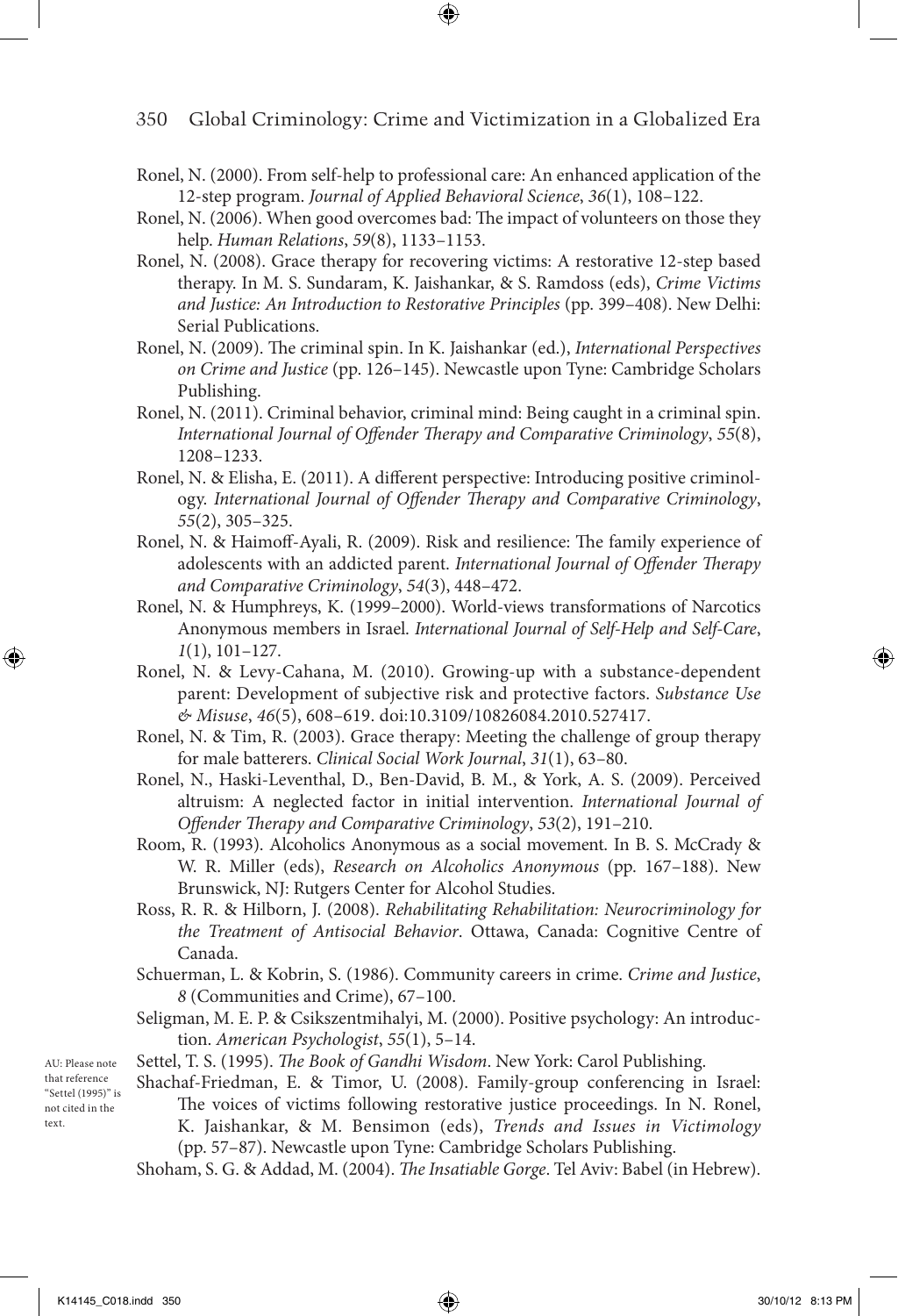Shoham, S. G., Adad, M., & Rahav, G. (2004). *Criminology*. Tel Aviv: Schocken (in Hebrew).

⊕

- Timor, U. (2001). Balagan: Delinquency as a result of the lack of a center of norms and consciousness. *International Journal of Offender Therapy and Comparative Criminology*, *45*(6), 730–748.
- Timor, U. (2008). An informal approach to delinquents and their victims: An alternative to standard punishment. In N. Ronel, K. Jaishankar, & M. Bensimon (eds), *Trends and Issues in Victimology* (pp. 32–56). Newcastle upon Tyne: Cambridge Scholars Publishing.
- Uzan, T. (2009). The descent into crime and the experience of volunteering as reflected in life stories of youth at risk*.* Unpublished master's thesis, Bar-Ilan University (in Hebrew).
- Van Wormer, K. & Davis, R. D. (2003). *Addiction Treatment: A Strengths Perspective*. Pacific Grove, CA: Brooks/Cole-Thomson.
- Ward, T. (2002). Good lives and the rehabilitation of sexual offenders: Promises and problems. *Aggression and Violent Behavior*, *7*, 513–528.
- Ward, T. & Gannon, T. A. (2006). Rehabilitation, etiology, and self-regulation: The comprehensive good lives model of treatment for sexual offenders. *Aggression and Violent Behavior*, *11*, 77–94.
- Ward, T., Mann, R. E., & Gannon, T. A. (2007). The good lives model of offender rehabilitation: Clinical implications. *Aggression and Violent Behavior*, *12*, 87–107.
- Ward, T. & Maruna, S. (2007). *Rehabilitation*. London: Routledge.
- Watzlawick, P., Weakland, J., & Fisch, R. (1974). *Change: Principles of Problem Formation and Resolution*. New York: W. W. Norton and Co.
- Weisburd, D., Telep, C. W., & Braga, A. A. (2010). *The Importance of Place in Policing: Empirical Evidence and Policy Recommendations*. Stockholm: Swedish National Council for Crime Prevention.
- White, W. L. (1998). *Slaying the Dragon: The History of Addiction Treatment and Recovery in America*. Bloomington, IL: Chestnut Health Systems/Lighthouse Institute.
- White, W. L. & Kurtz, E. (2005). The varieties of recovery experience: A primer for addiction treatment professionals and recovery advocates. Chicago, IL: Great Lakes Addiction Technology Transfer Center.
- White, W. L., Kurtz, E., & Sanders, M. (2006). *Recovery Management*. Chicago, IL: Great Lakes Addiction Technology Transfer Center.
- Wilson, J. Q. & Kelling, G. L. (1982). Broken windows: The police and neighborhood safety. *The Atlantic Monthly*, *249*(3), 29–38.
- Winfree, L. T., Mays, G. L., & Vigil-Backstrom, T. (1994). Youth gangs and incarcerated delinquents: Exploring the ties between gang membership, delinquency, and social learning theory. *Justice Quarterly*, *11*(2), 229–256.
- Zehr, H. (1995). Justice paradigm shift? Values and visions in the reform process. *Mediation Quarterly*, *12*(3), 207–216.

⊕